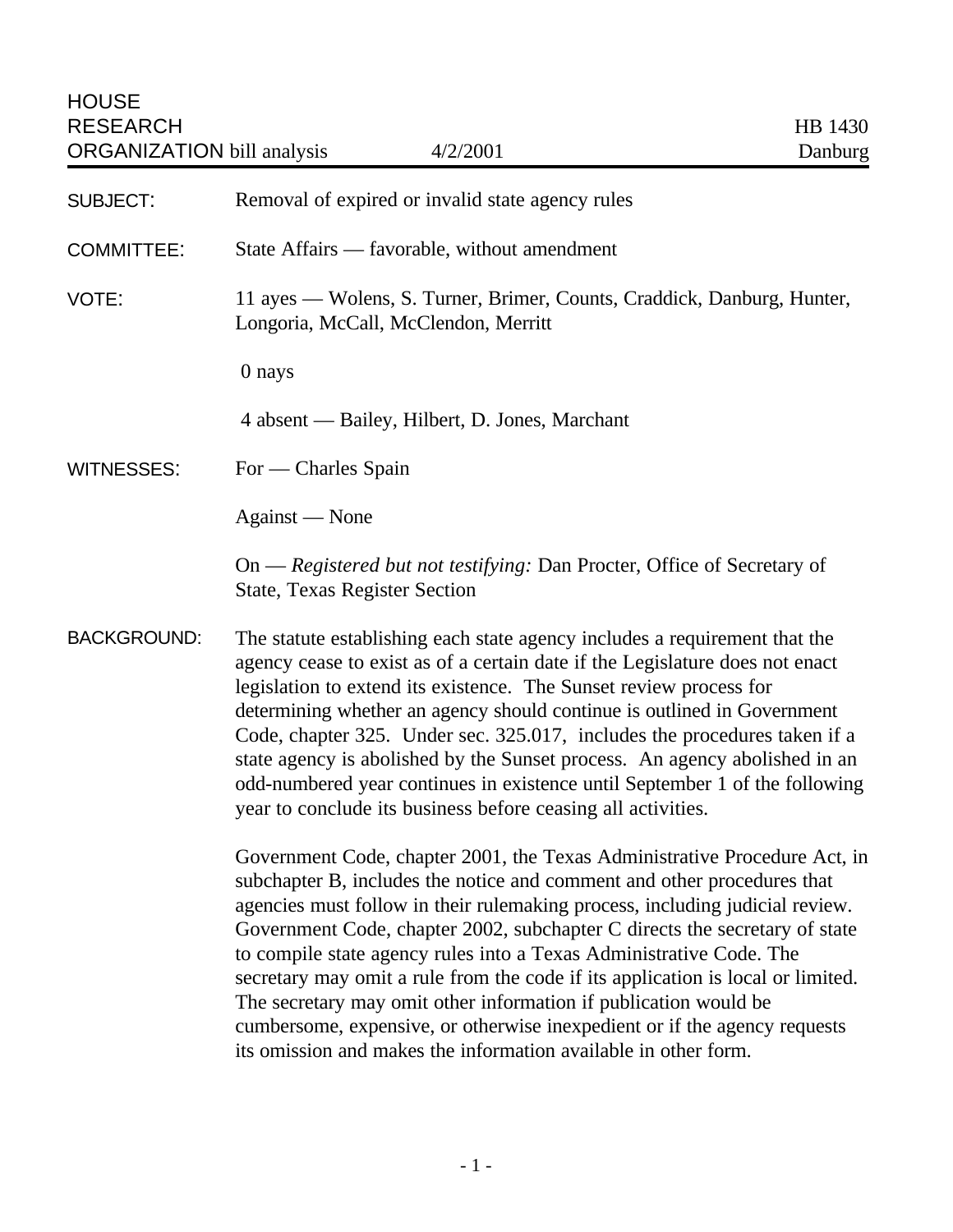## HB 1430 House Research Organization page 2

DIGEST: HB 1430 would amend Government Code, section 325.017to provide that unless the law provides otherwise, the rules adopted by a state agency abolished under the Sunset Act would expire at the same time the agency's one-year concluding period ended. HB 1430 also would add sec. 2002.058 to the Government Code, requiring the secretary of state, after a state agency has been abolished, to remove that agency's rules from the administrative code, unless the law provides otherwise. If the Legislature transferred abolished agency's rules to another state agency, the secretary would have to transfer the rules to the appropriate place in the code. A state agency would have to repeal rules declared invalid by a final court judgement, but a judgement would not be considered final as long as it still could be reversed by an appellate court. HB 1403 would take effect September 1, 2001. **SUPPORTERS** SAY: HB 1403 would establish a procedure for removing invalid or obsolete rules and give the secretary of state the authority needed to clean up the Texas Administrative Code. People referencing the code can be misled into believing an invalid rule is still applicable or that an abolished agency still exists. The bill would HB 1430 would save time and avoid confusion for those who need to reference the code for agency rules. If a rule has been transferred to a new agency, it should not be in the code under the old agency's rules. When rules for an abolished agency are transferred to new agencies, they sometimes fail to take official action to adopt the rules as their own. The agency may keep using the old rules as listed under the abolished agency and just amend the rules as needed. Government Code, sec. 2001.039 requires state agencies to review, amend,

repeal, or re-adopt their rules no later than the rule's fourth anniversary and every four years after that. Rather than have to wait as long as four years for an agency to clean up rules inherited from an abolished agency, HB 1430